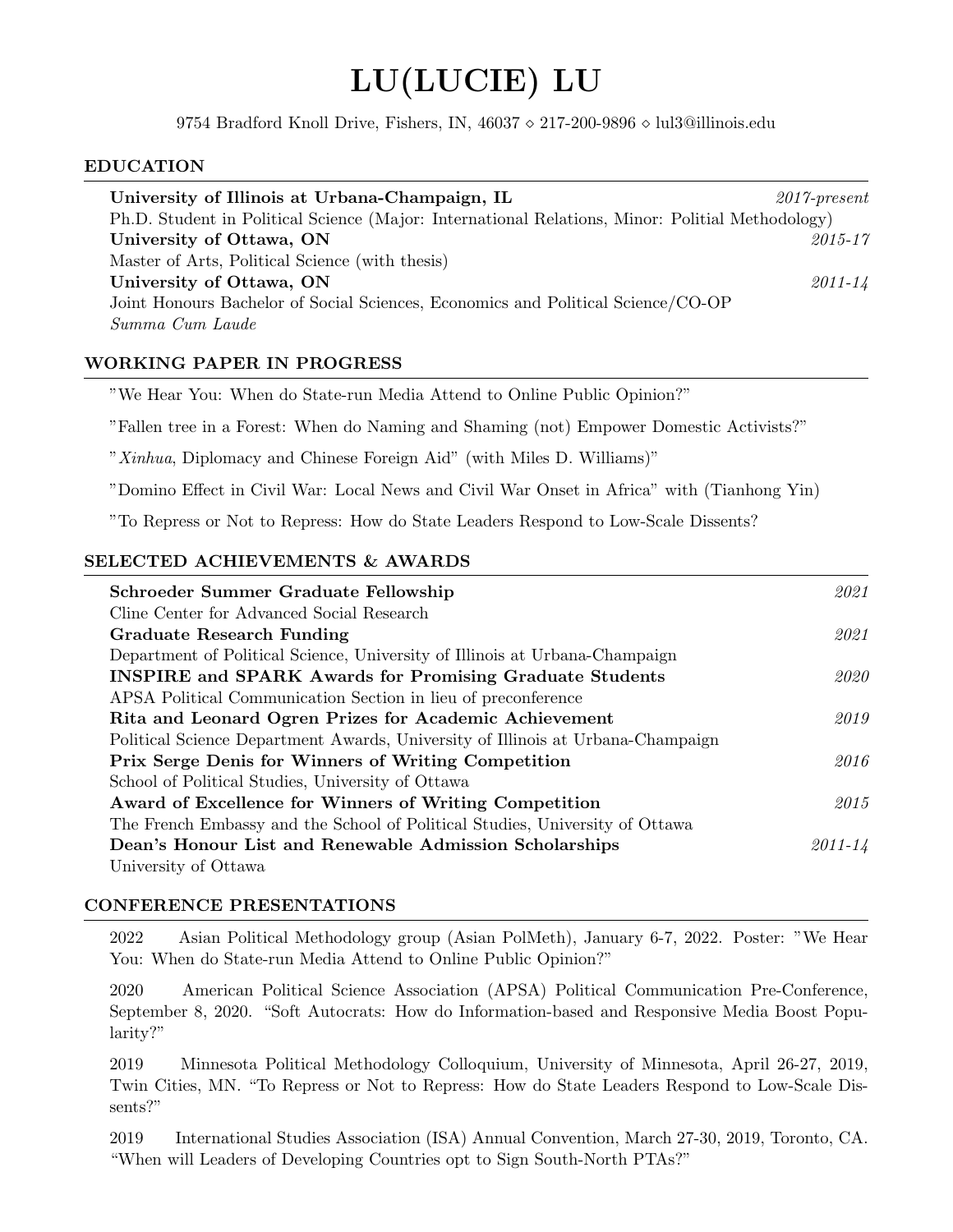2018 The 8th Berlin Summer School in Social Sciences, Humboldt-Universität zu Berlin and the WZB Berlin Social Science Center, July 16-28, 2018, Berlin, Germany. "Why and When do Leaders of Developing Counties Negotiate South-North Preferential Trade Agreements?"

## TEACHING AND MENTORING EXPERIENCES

#### Graduate Courses

- 2022 Methods Preceptor, Statistical Inference and Adjustment (PS 531)
- 2021 Methods Preceptor, Introduction to Applied Statistics in Political Science (PS 530)
- 2021 TA, Quantitative Analysis in Political Science (PS 532)

## Undergraduate Courses

- 2022 TA, Senior Honors Seminar (PS 495)
- 2021 Instructor, Introduction to Political Research (PS 230)
- 2021 Mentor, Undergraduate Research Apprenticeship Program (URAP)
- 2020 Online Instructor, Introduction to Political Science (PS 100)
- 2019 TA, Introduction to Political Research (PS 230)
- 2017 TA, Introduction to International Relations (PS 280)

# PROFESSIONAL SKILLS

Languages: English (fluent), Mandarin (native) and Cantonese (native), French (intermediate) Programming: R, Python, LaTeX

# METHOD-RELATED TRAINING AT GRADUATE LEVEL

| <b>EITM Europe Summer Institute 2021</b> Text as Data |                                                              |
|-------------------------------------------------------|--------------------------------------------------------------|
| <b>Political Science Department</b>                   | Quantitative Political Analysis I & II & III                 |
|                                                       | Formal Theory I & Applications in IR; Multilevel Modeling    |
| <b>Statistic Department</b>                           | Statistical Learning, Statistical Computing                  |
|                                                       | Applied Regression and Design; Methods of Applied Statistics |
| <b>Economic Department</b>                            | Core Ph.D. sequence in Microeconomics Theory I               |
|                                                       |                                                              |

#### SERVICE

| <b>URAP</b><br><b>PCAP Reading Group</b><br>Math Camp | Mentor in the Undergraduate Research Apprenticeship Program (2021)<br>Co-Founder & Coordinator $(2020$ -present)<br>Committee Chair $(2019)$ ; |
|-------------------------------------------------------|------------------------------------------------------------------------------------------------------------------------------------------------|
|                                                       | Instructor (2018-2020) of courses on Linear Algebra, Intro to Probabilities,                                                                   |
|                                                       | Data Manipulations and Logical Statement                                                                                                       |
| <b>Methods Sequence</b>                               | Committee Member (2019)                                                                                                                        |
| <b>Mentoring Program</b>                              | Mentor for first-year Ph.D students (2018-2021);                                                                                               |
|                                                       | Mentor for DRSP's Peer Mentoring Program (2021)                                                                                                |
| Peer Review                                           | Japanese Journal of Political Science                                                                                                          |

# PROFESSIONAL EXPERIENCES

#### Communication Assistant 2013

Office of the Assistant Commissioner and CIO, Canada Revenue Agency, Ottawa, ON

· Publisedh an internal article to report the branch's performance in a nationwide United Way Campaign.

- Published two communiqués on behalf of senior management.
- · Coordinated internal communication channels for the branch.

# OTHER INFORMATION